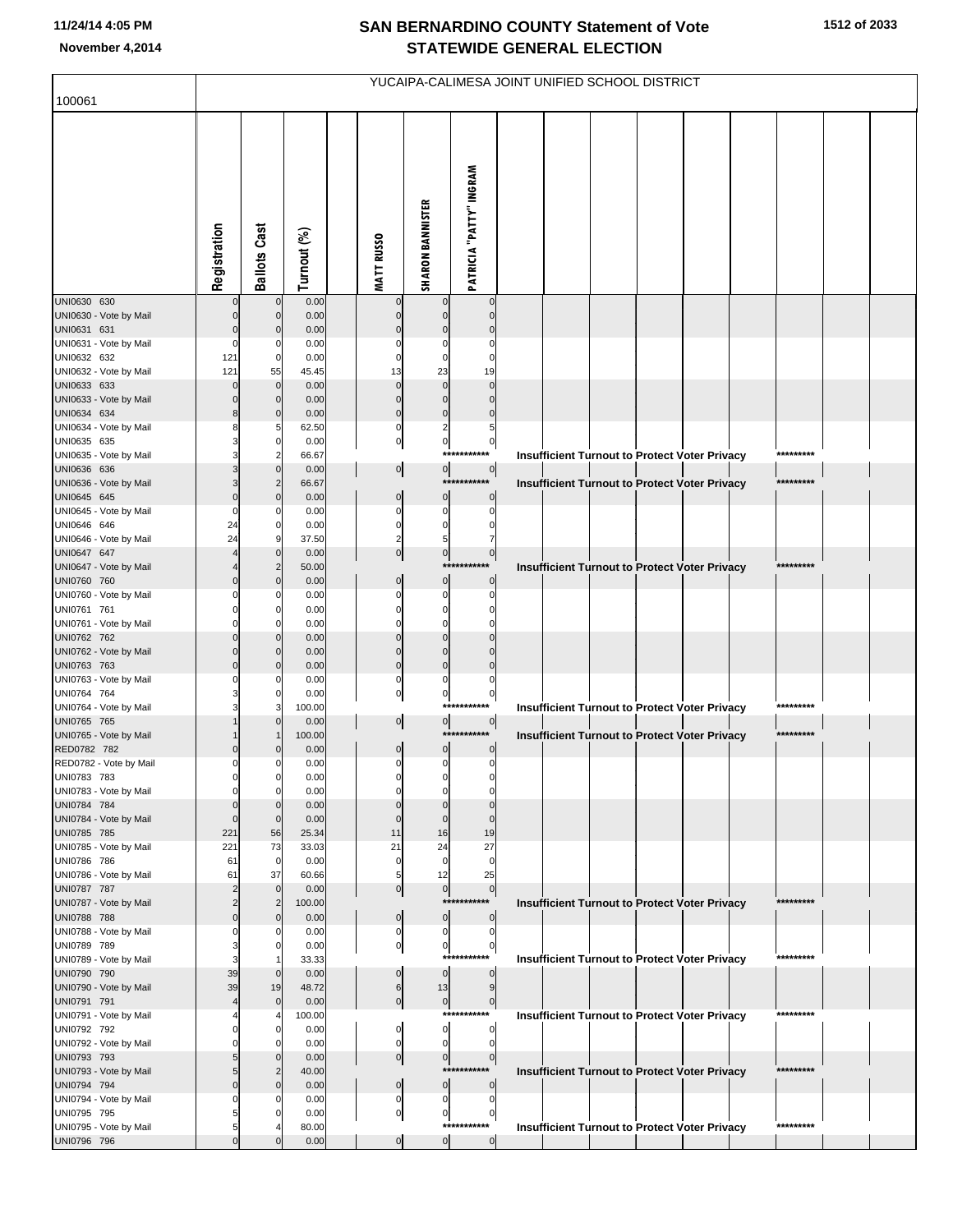## **SAN BERNARDINO COUNTY Statement of Vote November 4,2014 STATEWIDE GENERAL ELECTION**

|                                       | YUCAIPA-CALIMESA JOINT UNIFIED SCHOOL DISTRICT |                                  |                |  |                               |                            |                                |  |  |                                               |  |  |  |           |  |
|---------------------------------------|------------------------------------------------|----------------------------------|----------------|--|-------------------------------|----------------------------|--------------------------------|--|--|-----------------------------------------------|--|--|--|-----------|--|
| 100061                                |                                                |                                  |                |  |                               |                            |                                |  |  |                                               |  |  |  |           |  |
|                                       | Registration                                   | <b>Ballots Cast</b>              | Turnout (%)    |  | <b>MATT RUSSO</b>             | <b>SHARON BANNISTER</b>    | <b>PATRICIA "PATTY" INGRAM</b> |  |  |                                               |  |  |  |           |  |
| UNI0796 - Vote by Mail                | $\Omega$                                       | $\mathbf 0$                      | 0.00           |  | $\mathbf 0$                   | $\mathbf 0$                | $\mathbf 0$                    |  |  |                                               |  |  |  |           |  |
| UNI0797 797<br>UNI0797 - Vote by Mail | $\Omega$<br>$\Omega$                           | $\mathbf 0$<br>$\mathbf 0$       | 0.00<br>0.00   |  | $\mathbf 0$<br>$\Omega$       | $\Omega$<br>$\Omega$       | $\mathbf 0$<br>$\mathbf 0$     |  |  |                                               |  |  |  |           |  |
| UNI0798 798                           |                                                | 0                                | 0.00           |  | $\Omega$                      | $\Omega$                   | $\Omega$                       |  |  |                                               |  |  |  |           |  |
| UNI0798 - Vote by Mail                |                                                | $\mathbf 0$                      | 0.00           |  | $\Omega$                      | $\Omega$                   | $\mathbf 0$                    |  |  |                                               |  |  |  |           |  |
| UNI0799 799<br>UNI0799 - Vote by Mail | $\Omega$                                       | $\Omega$<br>$\mathbf 0$          | 0.00<br>0.00   |  | $\Omega$<br>$\Omega$          | C<br>$\Omega$              | $\Omega$<br>$\Omega$           |  |  |                                               |  |  |  |           |  |
| UNI0808 808                           | $\Omega$                                       | $\mathbf 0$                      | 0.00           |  | $\Omega$                      | $\mathbf 0$                | $\Omega$                       |  |  |                                               |  |  |  |           |  |
| UNI0808 - Vote by Mail                | $\Omega$                                       | $\mathbf 0$                      | 0.00           |  | $\mathbf 0$                   | $\mathbf 0$                | $\pmb{0}$                      |  |  |                                               |  |  |  |           |  |
| YUC0800 800<br>YUC0800 - Vote by Mail | 1590<br>1590                                   | 262<br>405                       | 16.48<br>25.47 |  | 115<br>167                    | 106<br>168                 | 115<br>224                     |  |  |                                               |  |  |  |           |  |
| YUC0801 801                           | 5                                              | $\overline{0}$                   | 0.00           |  | $\pmb{0}$                     | $\pmb{0}$                  | $\mathbf 0$                    |  |  |                                               |  |  |  |           |  |
| YUC0801 - Vote by Mail                | $5\overline{a}$                                | $\overline{2}$                   | 40.00          |  |                               |                            | ***********                    |  |  | Insufficient Turnout to Protect Voter Privacy |  |  |  | ********* |  |
| YUC0802 802<br>YUC0802 - Vote by Mail | 1728<br>1728                                   | 310<br>458                       | 17.94<br>26.50 |  | 127<br>147                    | 115<br>227                 | 162<br>253                     |  |  |                                               |  |  |  |           |  |
| YUC0803 803                           | 1702                                           | 321                              | 18.86          |  | 133                           | 128                        | 167                            |  |  |                                               |  |  |  |           |  |
| YUC0803 - Vote by Mail                | 1702                                           | 535                              | 31.43          |  | 194                           | 255                        | 320                            |  |  |                                               |  |  |  |           |  |
| YUC0804 804<br>YUC0804 - Vote by Mail | 2                                              | $\mathbf 0$<br>$\overline{0}$    | 0.00<br>0.00   |  | 0<br>$\mathbf 0$              | $\Omega$<br>$\Omega$       | $\mathbf 0$<br>$\mathbf 0$     |  |  |                                               |  |  |  |           |  |
| YUC0805 805                           | $\Omega$                                       | $\mathbf 0$                      | 0.00           |  | $\mathbf 0$                   | $\mathbf 0$                | $\mathbf 0$                    |  |  |                                               |  |  |  |           |  |
| YUC0805 - Vote by Mail                | $\mathbf 0$                                    | $\mathbf 0$                      | 0.00           |  | $\bf 0$                       | $\pmb{0}$                  | $\mathbf 0$                    |  |  |                                               |  |  |  |           |  |
| YUC0806 806<br>YUC0806 - Vote by Mail | 1649<br>1649                                   | 293<br>387                       | 17.77<br>23.47 |  | 113<br>136                    | 133<br>188                 | 138<br>206                     |  |  |                                               |  |  |  |           |  |
| YUC0807 807                           | 1819                                           | 313                              | 17.21          |  | 95                            | 157                        | 152                            |  |  |                                               |  |  |  |           |  |
| YUC0807 - Vote by Mail                | 1819                                           | 544                              | 29.91          |  | 200                           | 279                        | 286                            |  |  |                                               |  |  |  |           |  |
| YUC0809 809<br>YUC0809 - Vote by Mail | $\mathbf 0$<br>$\mathbf 0$                     | $\mathbf 0$<br>$\overline{0}$    | 0.00<br>0.00   |  | $\mathbf 0$<br>$\bf 0$        | $\mathbf 0$<br>$\mathbf 0$ | $\mathbf 0$<br>$\pmb{0}$       |  |  |                                               |  |  |  |           |  |
| YUC0810 810                           | 1296                                           | 198                              | 15.28          |  | 69                            | 85                         | 79                             |  |  |                                               |  |  |  |           |  |
| YUC0810 - Vote by Mail                | 1296                                           | 209                              | 16.13          |  | 69                            | 100                        | 117                            |  |  |                                               |  |  |  |           |  |
| YUC0811 811<br>YUC0811 - Vote by Mail | 1151<br>1151                                   | 173<br>300                       | 15.03<br>26.06 |  | 58<br>119                     | 69<br>134                  | 85<br>150                      |  |  |                                               |  |  |  |           |  |
| YUC0812 812                           | 1689                                           | 271                              | 16.04          |  | 99                            | 118                        | 119                            |  |  |                                               |  |  |  |           |  |
| YUC0812 - Vote by Mail                | 1689                                           | 392                              | 23.21          |  | 151                           | 164                        | 205                            |  |  |                                               |  |  |  |           |  |
| YUC0813 813<br>YUC0813 - Vote by Mail | 1720<br>1720                                   | 246<br>386                       | 14.30<br>22.44 |  | 78<br>139                     | 94<br>151                  | 104<br>205                     |  |  |                                               |  |  |  |           |  |
| YUC0814 814                           | 836                                            | 123                              | 14.71          |  | 48                            | 52                         | 49                             |  |  |                                               |  |  |  |           |  |
| YUC0814 - Vote by Mail                | 836                                            | 151                              | 18.06          |  | 56                            | 74                         | 79                             |  |  |                                               |  |  |  |           |  |
| YUC0815 815<br>YUC0815 - Vote by Mail | 11<br>11                                       | $\overline{0}$<br>$\overline{7}$ | 0.00<br>63.64  |  | $\mathbf 0$<br>$\overline{1}$ | $\mathbf 0$<br>3           | $\mathbf{0}$<br>$\overline{1}$ |  |  |                                               |  |  |  |           |  |
| YUC0816 816                           | 1590                                           | 282                              | 17.74          |  | 124                           | 114                        | 130                            |  |  |                                               |  |  |  |           |  |
| YUC0816 - Vote by Mail                | 1590                                           | 524                              | 32.96          |  | 195                           | 233                        | 282                            |  |  |                                               |  |  |  |           |  |
| YUC0817 817<br>YUC0817 - Vote by Mail | 1128<br>1128                                   | 173<br>203                       | 15.34<br>18.00 |  | 64<br>89                      | 77<br>77                   | 87<br>102                      |  |  |                                               |  |  |  |           |  |
| YUC0818 818                           | 1227                                           | 212                              | 17.28          |  | 68                            | 85                         | 118                            |  |  |                                               |  |  |  |           |  |
| YUC0818 - Vote by Mail                | 1227                                           | 276                              | 22.49          |  | 105                           | 128                        | 142                            |  |  |                                               |  |  |  |           |  |
| YUC0819 819<br>YUC0819 - Vote by Mail | 1629<br>1629                                   | 253<br>404                       | 15.53<br>24.80 |  | 98<br>139                     | 93<br>175                  | 117<br>237                     |  |  |                                               |  |  |  |           |  |
| YUC0820 820                           | 1668                                           | 306                              | 18.35          |  | 116                           | 126                        | 164                            |  |  |                                               |  |  |  |           |  |
| YUC0820 - Vote by Mail                | 1668                                           | 526                              | 31.53          |  | 189                           | 208                        | 312                            |  |  |                                               |  |  |  |           |  |
| YUC0821 821<br>YUC0821 - Vote by Mail | 1527<br>1527                                   | 267<br>390                       | 17.49<br>25.54 |  | 106<br>119                    | 94<br>187                  | 133<br>196                     |  |  |                                               |  |  |  |           |  |
| YUC0822 822                           | $\mathbf 0$                                    | $\overline{0}$                   | 0.00           |  | 0                             | $\Omega$                   | $\mathbf 0$                    |  |  |                                               |  |  |  |           |  |
| YUC0822 - Vote by Mail                | $\mathbf 0$                                    | $\mathbf 0$                      | 0.00           |  | 0                             | $\Omega$                   | 0                              |  |  |                                               |  |  |  |           |  |
| YUC0823 823<br>YUC0823 - Vote by Mail | 2<br>$\overline{2}$                            | 0<br>$\mathbf 0$                 | 0.00<br>0.00   |  | $\Omega$<br>$\mathbf 0$       | $\mathbf 0$                | $\Omega$<br>$\mathbf 0$        |  |  |                                               |  |  |  |           |  |
| YUC0824 824                           | 1453                                           | 169                              | 11.63          |  | 63                            | 75                         | 70                             |  |  |                                               |  |  |  |           |  |
| YUC0824 - Vote by Mail                | 1453                                           | 252                              | 17.34          |  | 90                            | 114                        | 117                            |  |  |                                               |  |  |  |           |  |
| YUC0825 825<br>YUC0825 - Vote by Mail | 0<br>$\mathbf 0$                               | $\mathbf 0$<br>0                 | 0.00<br>0.00   |  | 0<br>$\pmb{0}$                | 0<br>0                     | 0<br>0                         |  |  |                                               |  |  |  |           |  |
| YUC0826 826                           | 2                                              | 0                                | 0.00           |  | $\overline{0}$                | 0                          | $\mathbf 0$                    |  |  |                                               |  |  |  |           |  |
| YUC0826 - Vote by Mail                | $\overline{2}$                                 |                                  | 50.00          |  |                               |                            | ***********                    |  |  | Insufficient Turnout to Protect Voter Privacy |  |  |  | ********* |  |